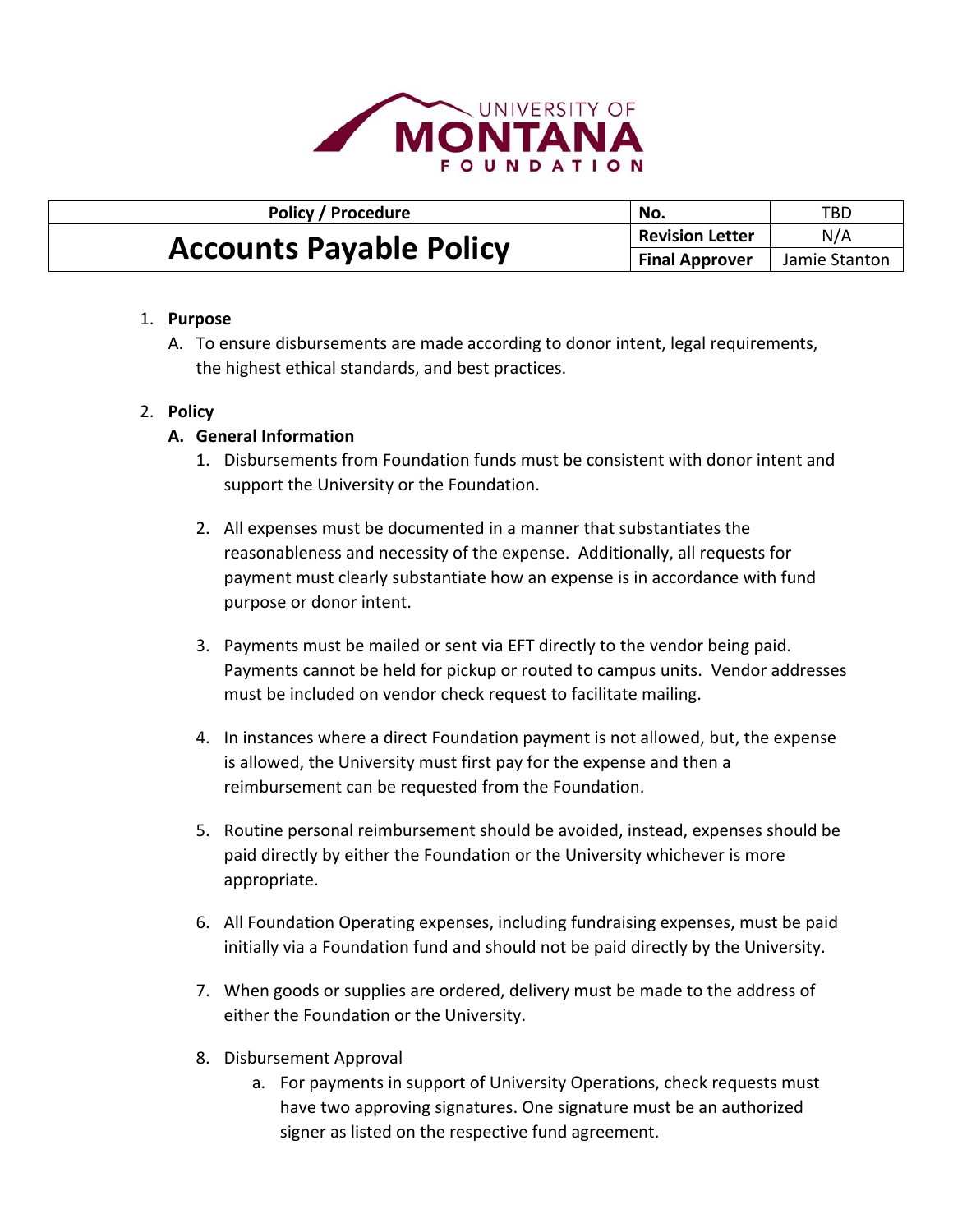- b. For payments in support of the Foundation Operations, approval is governed by following.
	- i. Purchase Orders under \$1,000 must be authorized by the manager of the project code referenced.
	- ii. Purchase Orders over \$1,000 must be approved prior to the expense being incurred, and will be authorized by the President/CEO, CFOO or VP, as appropriate.
	- iii. Any expenditure over \$5,000 must be approved prior to the expense being incurred, and will be authorized by the President/CEO (except for monthly building lease and health insurance which are authorized by the CFOO).
- c. Reimbursements to University or Foundation employees must include authorization from an individual who is senior to the employee being reimbursed.
- 9. Supporting Documentation
	- a. Payment requests are required to include supporting documentation for the expenditures.
	- b. Supporting documentation may include UM Data Warehouse reports, scholarship award summary sheets, original itemized receipts, original invoices, or contract service agreements.
	- c. Supporting documentation for per diem meal reimbursement must include dates of travel and info on which meals (breakfast, lunch, and dinner) are being paid for each day of travel.
	- d. For payments made to the University to reimburse an index code a UM Data Warehouse report is required. Acceptable UM Data Warehouse reports include the "Transaction Listing – Actual Amounts" report if reimbursing non‐payroll related expenses and the "Payroll for an Employee Summary" report if reimbursing payroll expenses.
	- e. If the use of the funds cannot be tied to a given fund purpose from the detail provided on the UM Data Warehouse report, additional backup may be required.
	- f. Receipts that are being reimbursed must include/demonstrate that the expense has been paid.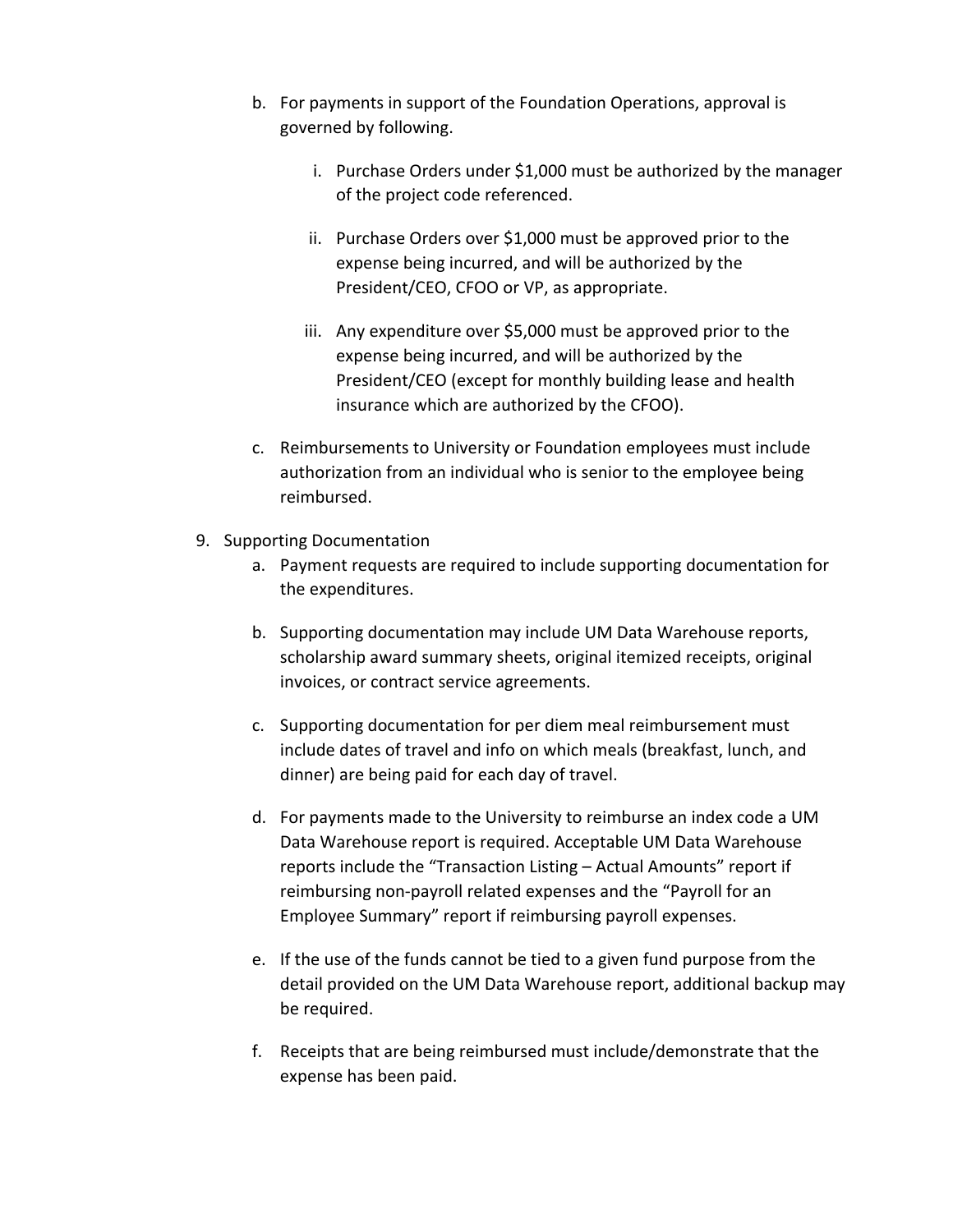- g. In the event a receipt is lost or misplaced, payments can be processed for expenses up to \$25. A missing receipt declaration form is required in lieu of a receipt.
- h. The following list of supporting documentation which will not be accepted:
	- i. Photocopies of receipts
	- ii. Summary credit card receipts without an accompanying detail receipt
	- iii. Vendor statements
	- iv. Invoices generated by University or Foundation staff for outside vendors
	- v. Bank statements
	- vi. Credit card statements
	- vii. UM Data Warehouse reports aside from those listed above

#### **B. Expense Specific Information**

- 1. **Advances** ‐ Advances are sometimes needed to compensate for delays between when a disbursement from a fund is needed and when an expense has been incurred or fully processed.
	- a. Cash advances for travel expenses or other expenses aside from University payroll are not allowed.
	- b. Cash advances will only be issued for June payroll expenses that are not posted or paid until after the final Foundation check run for the fiscal year.
	- c. An advance must be backed up with documentation that justifies the amount being requested. Documentation could include a past UM Data Warehouse report for the same person's payroll expenses or a manual calculation estimating the payroll expense.
	- d. Final supporting documentation must be submitted within 30 days of issuing the advance.
	- e. Advances will remain open until supporting documentation is received.
	- f. If an advance remains outstanding past 30 days of issuance, action will be taken; including but not limited to denial of all future advances as well as withholding of all other requests for payment for a given campus unit.
- 2. **Building and Maintenance Projects** ‐ Payments related to building projects or maintenance projects for the University campus must be paid by directly by the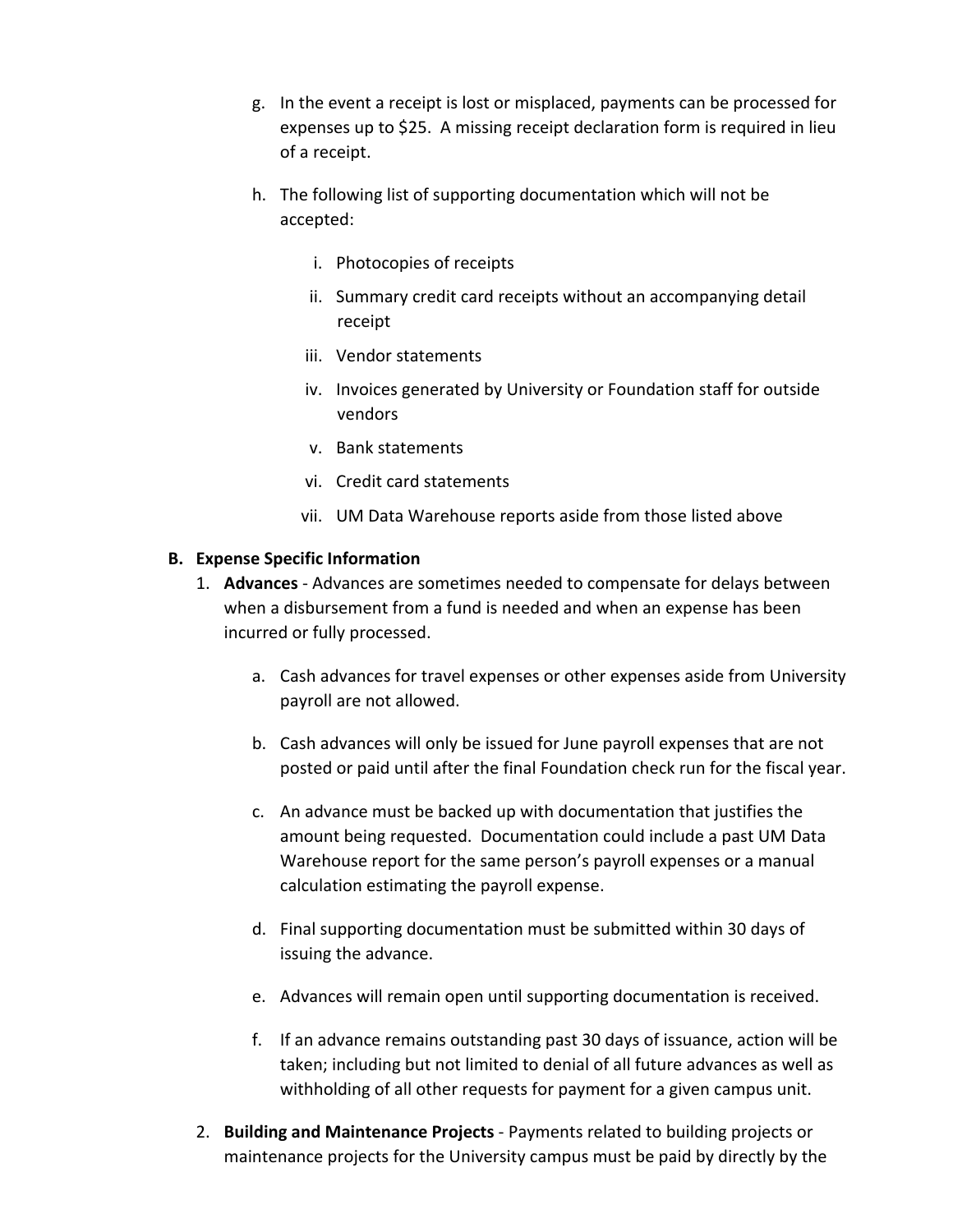University. The costs that cannot be paid directly by the Foundation include all planning, architecture, and construction costs. Construction costs include the following and similar expenses: general construction, concrete work, electrical, plumbing, painting, and all like kind expenses. Exceptions must be approved by both University Facility Services and the Foundation.

3. **Consulting Fee, Contract for Service or Honorarium** ‐ Direct Foundation payment of a consulting fee, contract for service or honorarium is allowed provided the individual receiving payment is not an employee of the University. A request for payment to an independent contractor must include a completed and signed contract or Contracted Services Form.

In order to avoid misreporting on 1099s, University and Foundation employees should not pay for service type expenses out of pocket before requesting reimbursement.

- 4. **Contributions** ‐ Contributions to other non‐profit organizations are not allowed. A nominal donation may be made in lieu of flowers for funeral services. Nonprofit event sponsorships may be considered as marketing/promotion (and therefore would be an allowed expense) if proof of benefits received for sponsorship is included with the check request. Per IRS guidelines simple name or logo placement is not advertising. Alternately, contributions may be made if it can be demonstrated how the donation works in support of the mission of either the University or the Foundation.
- 5. **Memberships, Dues and Fees** ‐ Dues and fees for employee memberships in University or Foundation related or professional organizations are allowed with approval from the individual's immediate supervisor.

Dues and membership fees for employee memberships in a civic service or private club are also allowed with approval from the individual's immediate supervisor.

- 6. **Travel, Meals, and Entertainment ‐**When paid directly by the Foundation, expanded supporting documentation is required for travel, meals, and entertainment. Supporting documentation for these expenses must include the **'5 Ws'**:
	- 1. Who ‐ name of all attendees
	- 2. What ‐ description of the activity e.g. lunch, breakfast, dinner
	- 3. Where ‐ location, name of establishment/vendor
	- 4. When date and time of day
	- 5. Why ‐ description of the business purpose, e.g. Jon Smith visit, Conference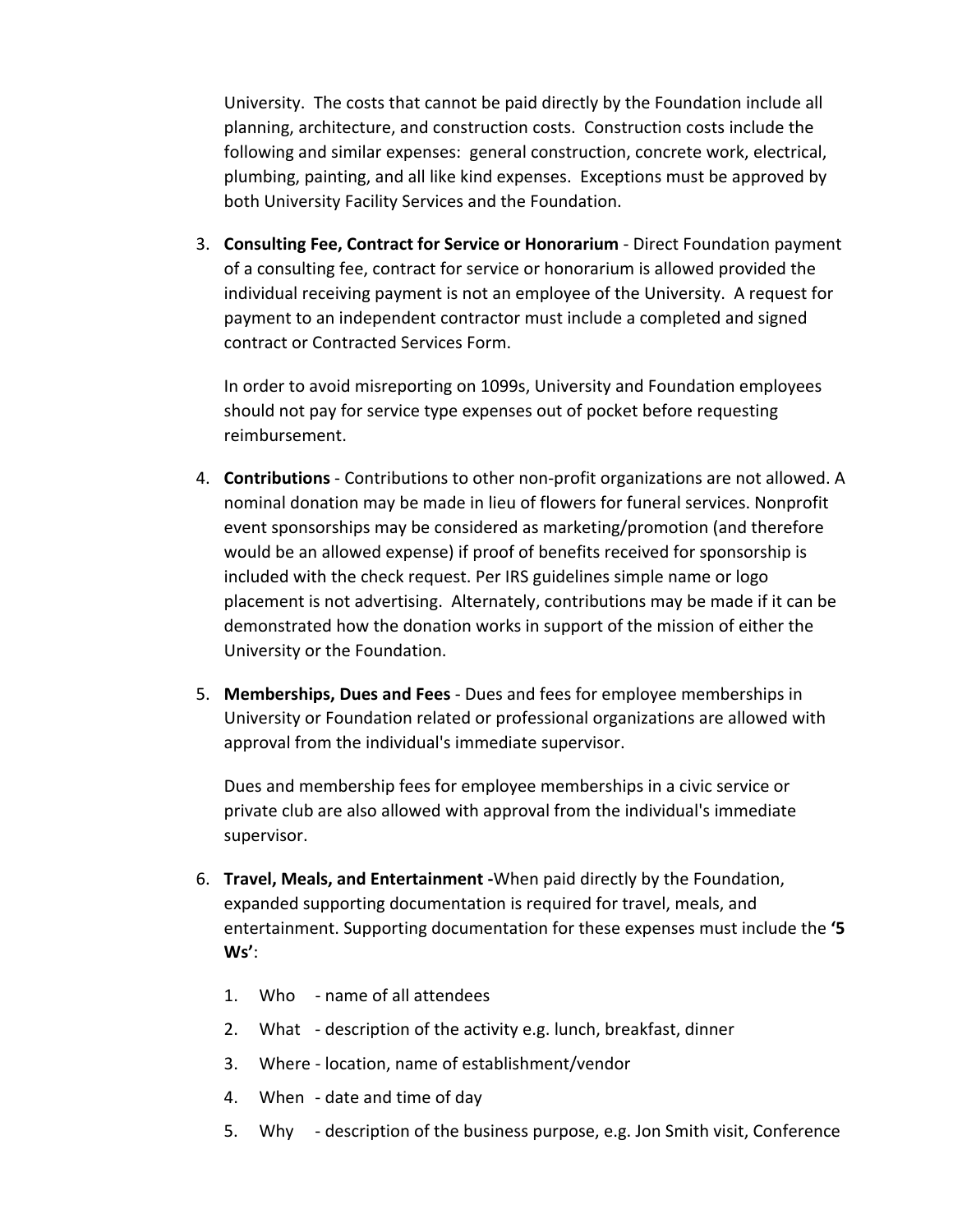- a. With regard to the '5 Ws,' there is no need to duplicate any information already shown on the detailed receipt.
- b. For University activities, travel expenses, including airfare, lodging and meals are allowed. For travel related lodging and meal, reimbursements can be paid by submit receipts or by claiming per‐diem (at University rates).
- c. For University activities, mileage will be paid at the state personal mileage reimbursement rate, not the IRS rate, when using a personal car. Actual out of pocket gas expenses will be paid when using a rental car.
- d. Payments for University employee spousal or family travel are deemed as compensation by the IRS and are not encouraged but are allowed with authorization from the President of the University. An explanation of why it is appropriate to use donor funds for this type of travel must accompany the payment request.
- e. Expenses incurred for entertaining guests of the University is allowed.
- f. For meals, taxi rides, or other tippable services, gratuity is limited to 20 percent, rounded up to the nearest dollar.
- g. For Foundation employees travel is governed by the Staff Travel and Expense Policy and the Staff Automobile Business Travel Policy.
- 7. **Foreign Nationals** Payments to foreign nationals for honoraria, personal services, awards, scholarships or fellowships cannot be paid directly by the Foundation. Reimbursements to a foreign national for actual expenses incurred (airfare, meals, lodging) are allowed and can be paid directly by the Foundation.
- 8. **Gifts (including flowers), and Awards** ‐ Foundation funds may only be used for gifts and awards to employees and students to the extent that the fund purpose allows. All such expenditures must be reasonable and consistent with IRS regulations for business‐related gifts, must conform to all applicable State and University policies (if for University employee), and justification and documentation must be present to show that such gifts were in the best interest of the University or Foundation.
	- a. Awards to UM employees cannot be paid directly to an individual.
	- b. The Foundation will not provide any employee or student with a cash gift.
	- c. Gifts to employees commemorating a personal event, such as a birthday, wedding, birth of a child, anniversary, or holiday are not allowed.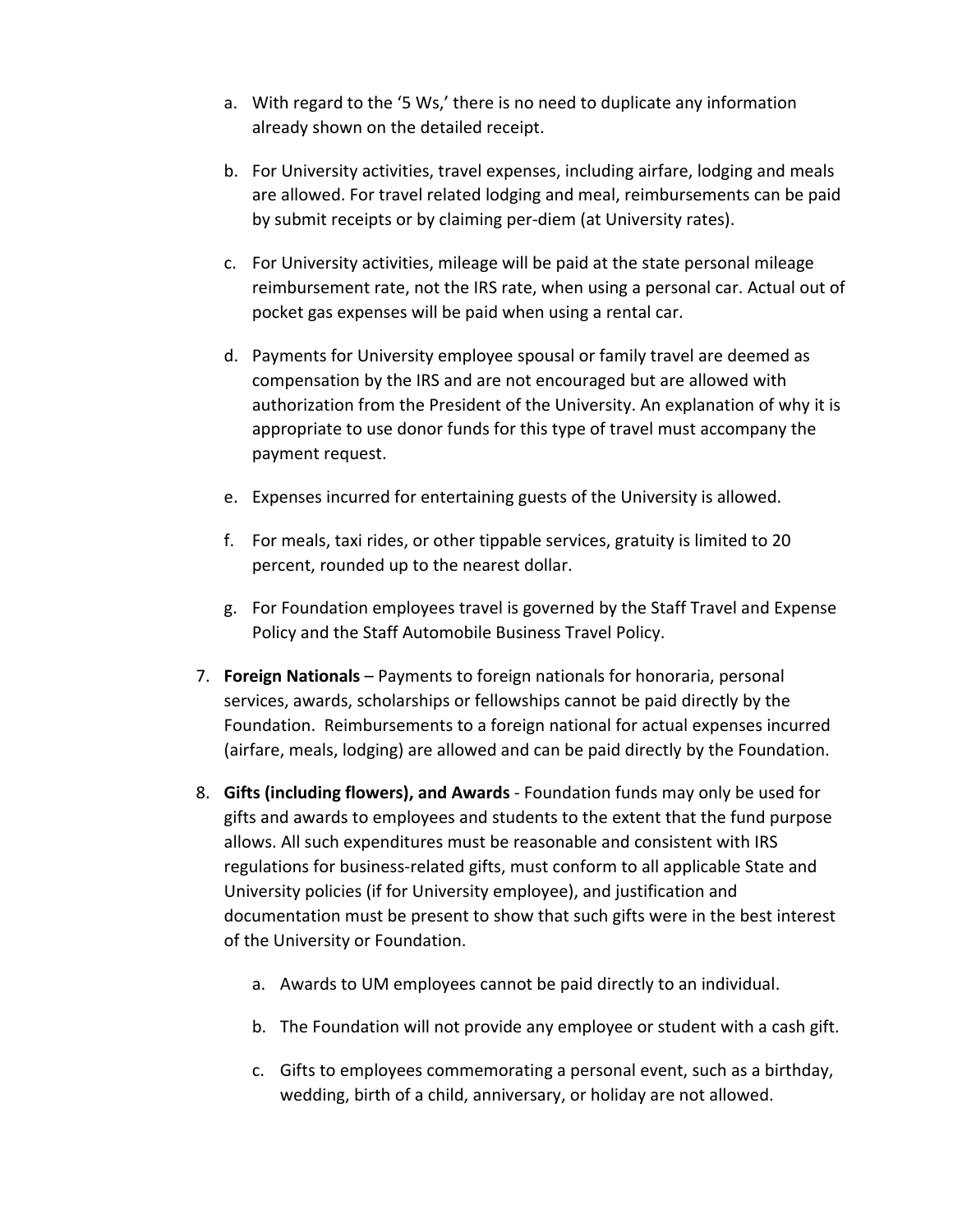- d. Gifts in support of University operations over \$100 need authorization from the President of the University. The approval must be demonstrated either on the check request or with other supporting documentation.
- e. No gift shall be reimbursed where the purchaser and receiver of the gift is the same person.
- f. Gifts to donors and friends of the University may be purchased but must further the mission of the University and must be given in the name of the University.
- g. The name of the individual receiving the gift must be listed on the payment request.
- h. Gifts and flowers related to Foundation Operations are governed by the Staff Travel and Expense Policy.
- 9. **Students** ‐ Direct Foundation payments to students are not allowed aside from small supply or local meal related expenses. Purchases for students such as gifts, gift cards, travel, and conferences are allowed but cannot be paid directly by the Foundation.
	- a. Student scholarships, awards, grants, stipends, or pay related to a work arrangement must be paid to a student by the University. After a payment is made by the University, the Foundation can then issue a reimbursement to the University.
	- b. For former students who are no longer enrolled at the University, direct Foundation payments are allowed after a nine‐month lapse in enrollment.
- 10. **Subscriptions and Publications** ‐ Payment for magazines or other subscriptions or publications is only allowed when directly related to University or Foundation activities. Subscriptions must be mailed to the Foundation or the University.
- 11. **Petty Cash** ‐ Disbursements for petty cash funds are not allowed. An exception is made for agency funds.
- 12. **Events** ‐ Reimbursement for or payment of expenses incurred for activities such as receptions or events is allowed, provided the function is in conjunction with University or Foundation related activities.
	- a. Reasonable expenses related to the retirement of University or Foundation employees will be allowed when approved by a senior campus administrator (for University employees) or an executive management team member (for Foundation employees).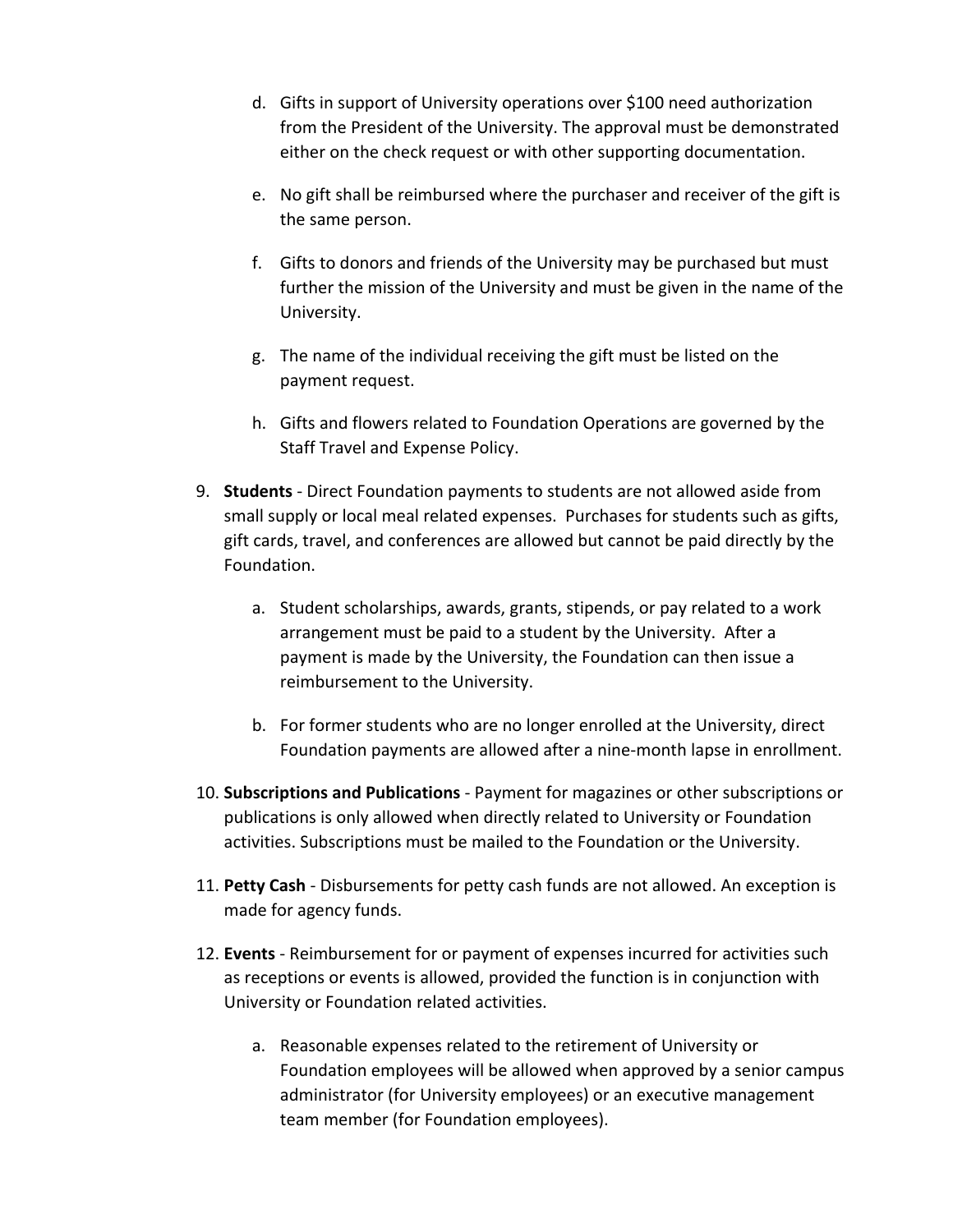- b. Event expenses related to life events such as birthday parties, wedding showers, baby showers, etc. are not allowed.
- 13. **Compensation, Awards, or Moving Expenses** ‐ Support for compensation, awards, or moving expenses for a University employee is allowed but direct payments are not allowed.
- 14. **Supplies and Capital Equipment** ‐ Purchase of supplies and capital equipment used for University or Foundation activities is allowed.
- 15. **Unpermitted Expenses** ‐ The following expenses will not be reimbursed from Foundation funds:
	- a. Payment of fines and penalties
	- b. Payments to reimburse the internal University overhead assessment
	- c. Purchase of cultural or athletic tickets for personal use or for a student
	- d. Payments related to youth sports camps put on by University athletics employees
	- e. Payment of expenses for personal use such as:
	- f. Routine maintenance on courtesy cars
	- g. Internet charges
	- h. Kennel charges
	- i. Babysitting
- 16. Uses of Foundation funds not directly related to the above categories, or relating to unusual circumstances, should be cleared through the Foundation President or the Chief Finance and Operations Officer before incurring the expense.

## 3. **Definitions**

- A. **University** ‐ The University of Montana ("University")
- B. **Foundation** ‐ The University of Montana Foundation ("Foundation')
- C. **Vendor** ‐ Any individual, business, or organization receiving a payment from the Foundation
- D. **Payment request OR request for payment** ‐ A check request, purchase order, or other approved method of requesting payment from the Foundation
- E. **Direct Foundation payment OR paid directly** ‐ The Foundation issues a payment directly to a vendor